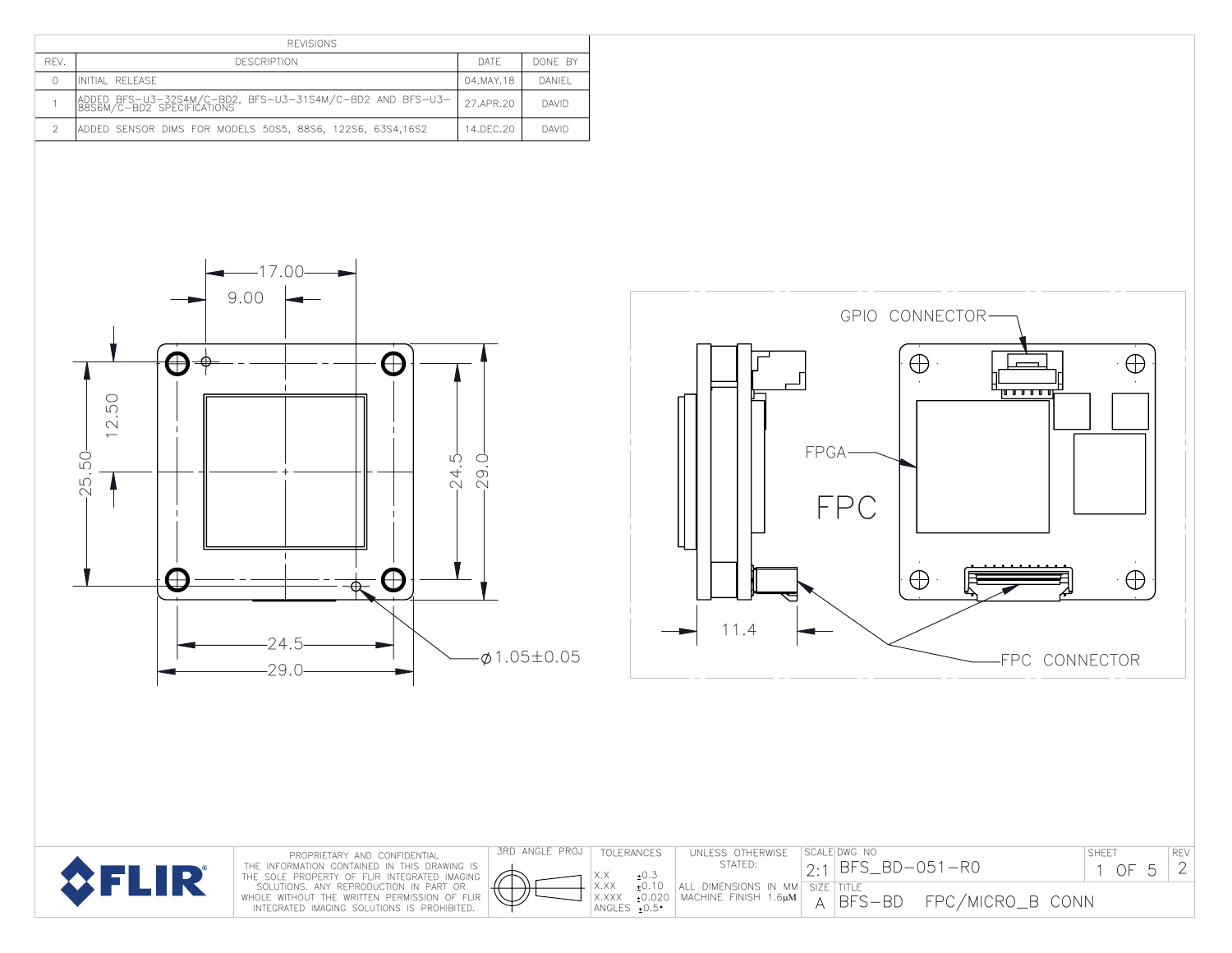| CAMERA MODEL                                                       | <b>SENSOR</b>                                                                                                                                                                                                                                                         | CONNECTOR      | $H$ (mm)                                                                          | V/mm)                                                                       | GLASS T<br>(mm)                                                        |                  |                                               |
|--------------------------------------------------------------------|-----------------------------------------------------------------------------------------------------------------------------------------------------------------------------------------------------------------------------------------------------------------------|----------------|-----------------------------------------------------------------------------------|-----------------------------------------------------------------------------|------------------------------------------------------------------------|------------------|-----------------------------------------------|
| $BFS-U3-51S5M/C-BD2$                                               | <b>IMX250</b>                                                                                                                                                                                                                                                         | <b>FPC</b>     | 18.5                                                                              | 17.6                                                                        | 0.7                                                                    |                  |                                               |
| $BFS-U3-50S5M/C-BD2$                                               | <b>IMX264</b>                                                                                                                                                                                                                                                         | <b>FPC</b>     | 18.5                                                                              | 17.6                                                                        | 0.7                                                                    |                  |                                               |
| $BFS-GE-16S2M/C-BD2$                                               | <b>IMX273</b>                                                                                                                                                                                                                                                         | <b>FPC</b>     | 14.0                                                                              | 14.0                                                                        | 0.7                                                                    |                  |                                               |
| BFS-U3-200S6M/C-BD2                                                | <b>IMX183</b>                                                                                                                                                                                                                                                         | <b>FPC</b>     | 20.0                                                                              | 16.8                                                                        | 0.5                                                                    |                  |                                               |
| $BFS-U3-32S4M/C-BD2$                                               | <b>IMX252</b>                                                                                                                                                                                                                                                         | <b>FPC</b>     | 18.5                                                                              | 17.6                                                                        | 0.7                                                                    |                  |                                               |
| $BFS-U3-31S4M/C-BD2$                                               | <b>IMX265</b>                                                                                                                                                                                                                                                         | <b>FPC</b>     | 18.5                                                                              | 17.6                                                                        | 0.7                                                                    |                  |                                               |
| BFS-U3-88S6M/C-BD2                                                 | <b>IMX267</b>                                                                                                                                                                                                                                                         | <b>FPC</b>     | 23.0                                                                              | 20.0                                                                        | 0.7                                                                    |                  |                                               |
| BFS-GE-50S5M/C-BD2                                                 | <b>IMX264</b>                                                                                                                                                                                                                                                         | <b>FPC</b>     | 18.5                                                                              | 17.6                                                                        | 0.7                                                                    | A<br>A<br>A      |                                               |
| BFS-GE-88S6M/C-BD2                                                 | <b>IMX267</b>                                                                                                                                                                                                                                                         | <b>FPC</b>     | 23.0                                                                              | 20.0                                                                        | 0.7                                                                    |                  |                                               |
| $BFS-GE-122S6M/C-BD2$                                              | <b>IMX304</b>                                                                                                                                                                                                                                                         | <b>FPC</b>     | 23.0                                                                              | 20.0                                                                        | 0.7                                                                    |                  |                                               |
| $BFS-U3-63S4M/C-BD2$                                               | <b>IMX178</b>                                                                                                                                                                                                                                                         | <b>FPC</b>     | 15.0                                                                              | 12.5                                                                        | 0.5                                                                    |                  |                                               |
| BFS-U3-122S6M/C-BD2                                                | <b>IMX304</b>                                                                                                                                                                                                                                                         | <b>FPC</b>     | 23.0                                                                              | 20.0                                                                        | 0.7                                                                    |                  |                                               |
| $BFS-U3-16S2M/C-BD2$                                               | <b>IMX273</b>                                                                                                                                                                                                                                                         | <b>FPC</b>     | 14.0                                                                              | 14.0                                                                        | 0.7                                                                    | 公公公公             |                                               |
| SENSROR SCANNING V-<br>DIRECTION (NORMAL)<br>$\bigcirc$ $\bigcirc$ | $\bigcirc$                                                                                                                                                                                                                                                            |                | COVER GLASS REFRACTIVE<br>INDEX IS 1.5<br>SENSOR SCANNING H<br>DIRECTION (NORMAL) |                                                                             | GLASS <sub>T</sub><br>$-1.0 \pm 0.2$                                   | <b>AREA</b>      | EFFECTIVE IMAGE                               |
| FLIR                                                               | PROPRIETARY AND CONFIDENTIAL<br>THE INFORMATION CONTAINED IN THIS DRAWING IS<br>THE SOLE PROPERTY OF FLIR INTEGRATED IMAGING<br>SOLUTIONS. ANY REPRODUCTION IN PART OR<br>WHOLE WITHOUT THE WRITTEN PERMISSION OF FLIR<br>INTEGRATED IMAGING SOLUTIONS IS PROHIBITED. | 3RD ANGLE PROJ | TOLERANCES<br>±0.3<br>X.X<br>X.XX<br>±0.10<br>±0.020<br>X.XXX<br>ANGLES +0.5°     | UNLESS OTHERWISE<br>STATED:<br>ALL DIMENSIONS IN MM<br>MACHINE FINISH 1.6µM | SCALE DWG NO<br>BFS_BD-051-R0<br>2:1<br>SIZE TITLE<br>$ BFS - BD$<br>А | FPC/MICRO_B CONN | <b>SHEET</b><br>REV<br>$\mathbf{2}$<br>2 OF 5 |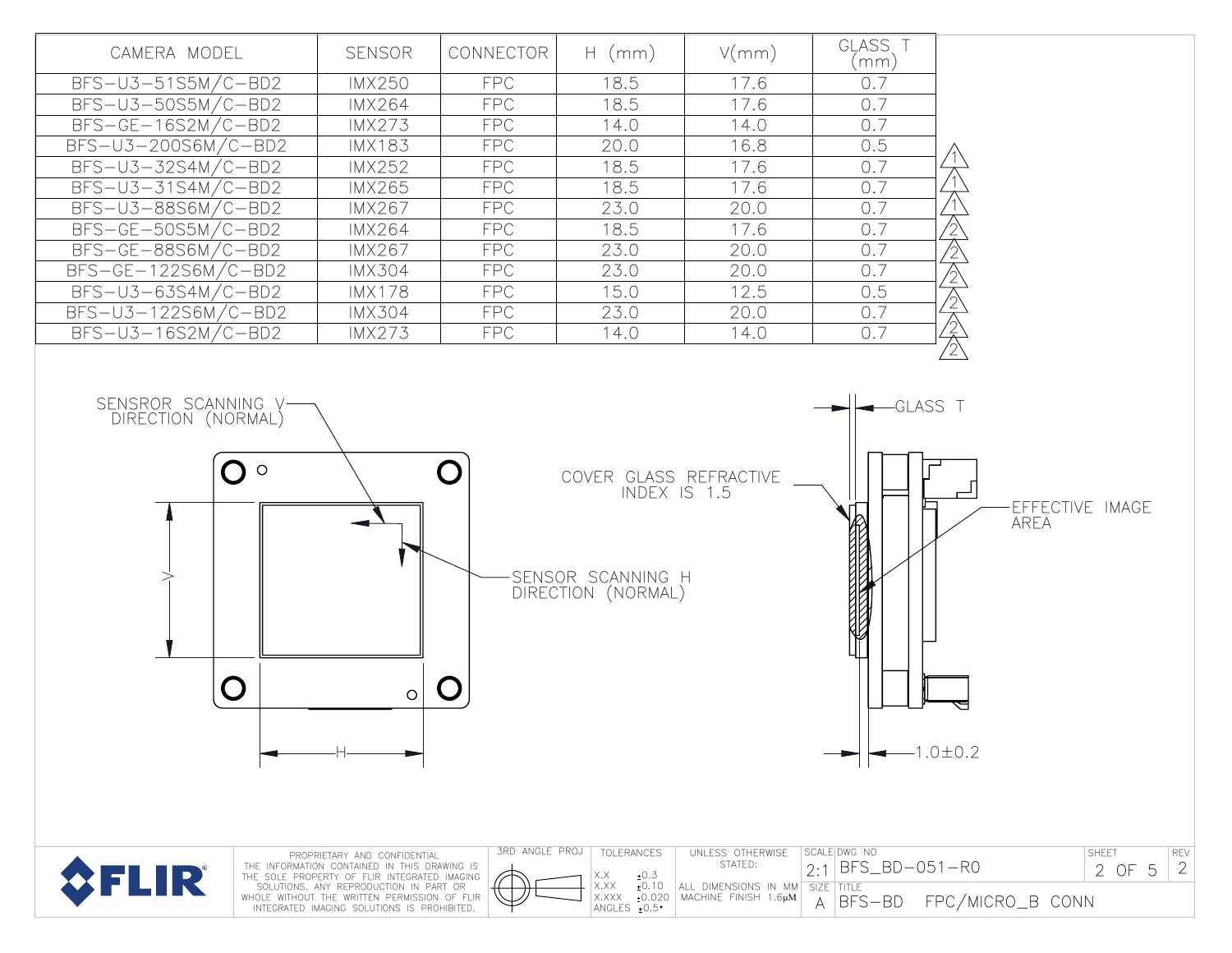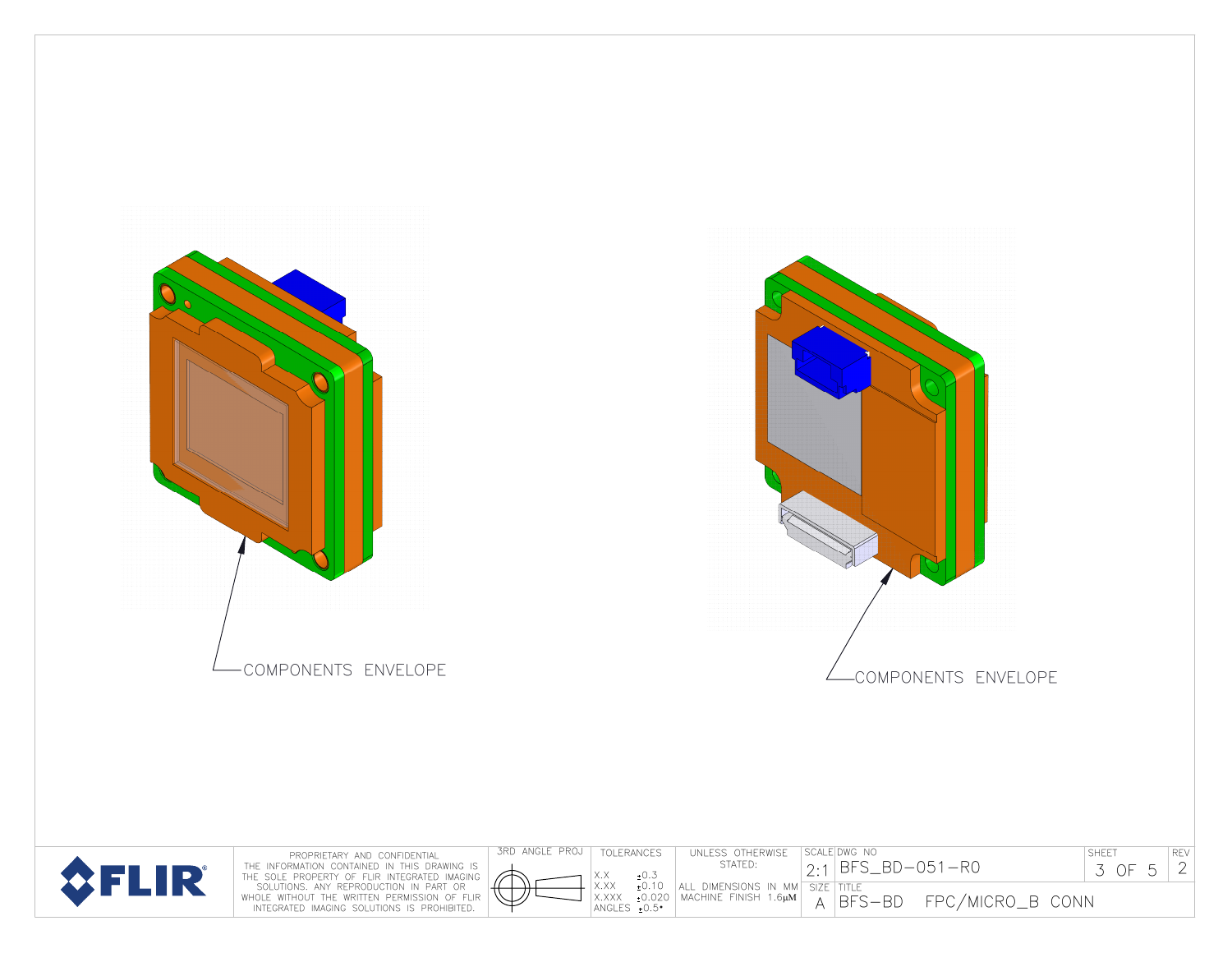